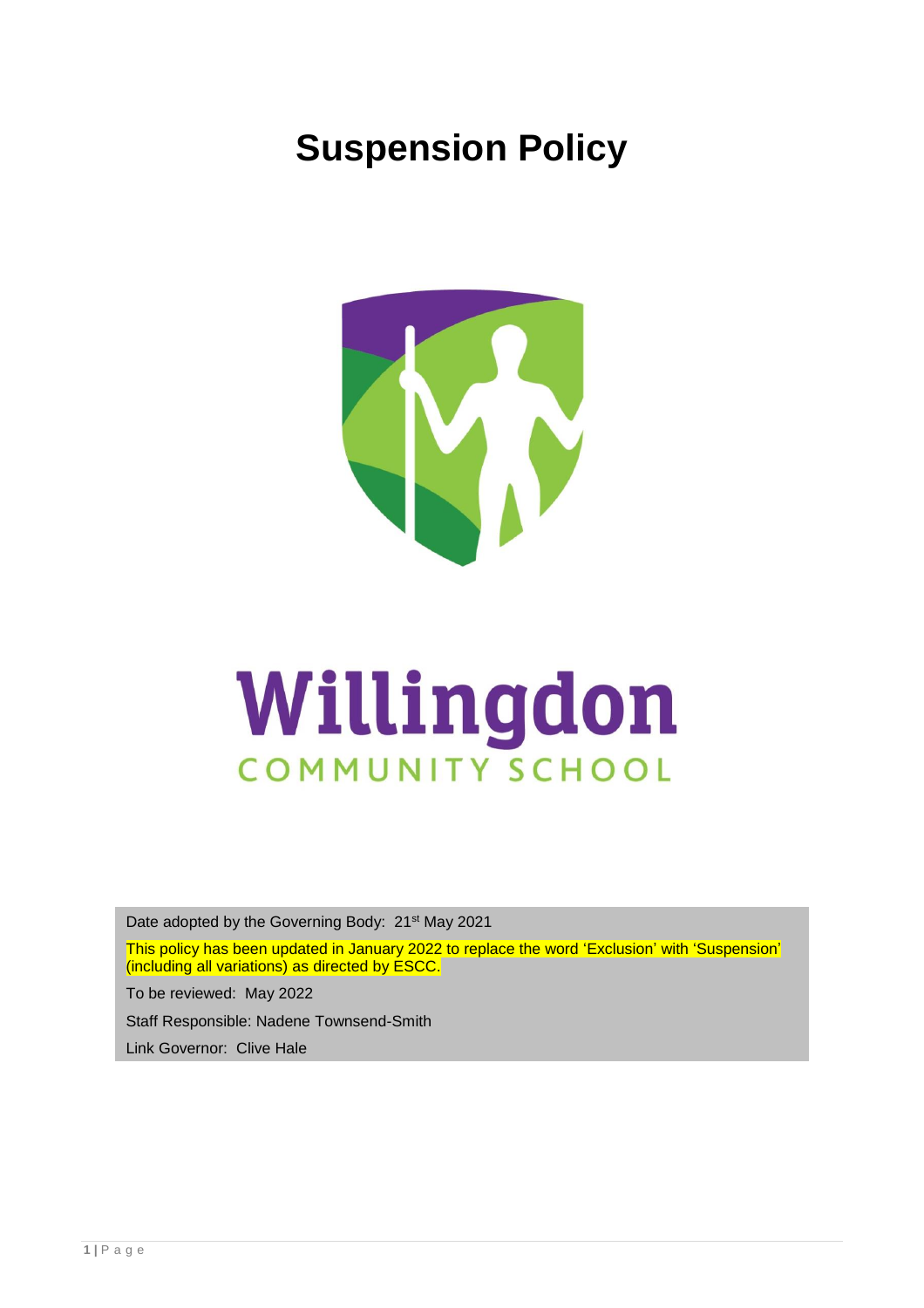# **Contents**

| Appendix 2: Suspension information - sent to Headteacher's PA on the day of suspension11<br>Appendix 3: Suspension protocols and generic reasons for suspensions12 |
|--------------------------------------------------------------------------------------------------------------------------------------------------------------------|
| Appendix 4: Addendum to Suspension Policy in relation to COVID (19). 14                                                                                            |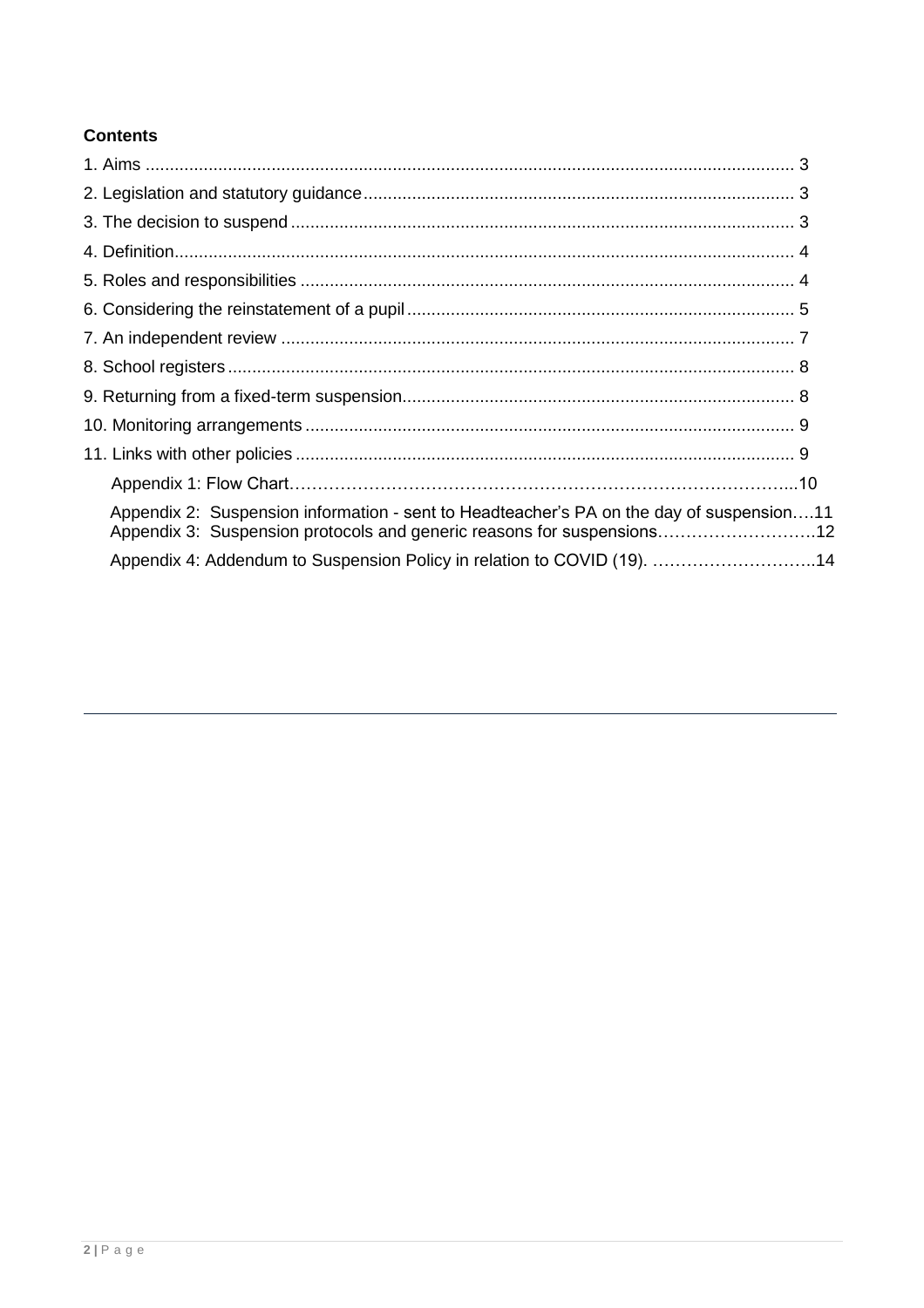# **1. Aims**

At Willingdon our work with young people is underpinned by our values of Personal Excellence: Ambition, Respect, Compassion, Courtesy and Honesty to ensure each child has the opportunity to make Progress Every Lesson. We aim to ensure that all alternatives to suspensions are explored, whereby individual situations are deescalated to prevent the loss of structured learning time. Expectations are explained to engage students via; one to one discussion, daily reminders at the start of each day, whole year group assemblies or face to face virtual meetings. Staff will continue to encourage pro social behaviours on site at all times, however students display anti-social behaviours will be sanctioned and removed from the setting. Enforcement is the last resort to ensure students are well supported in their education and well-being and will ensure all other internal sanctions have been fully used within the Behaviour for Learning Policy.

Whilst the majority of students display prosocial behaviours, we recognise some students need support in making the correct decisions to ensure they meet their own optimum potential and achieve their individual levels of Personal Excellence. Where suspension for anti-social behaviours is necessary we are committed to ensuring the following:

- The suspension process is applied fairly and consistently
- The suspension process is understood by governors, staff, parents and students
- Pupils in school are safe and happy
- Pupils do not become NEET (not in education, employment or training)

# **2. Legislation and statutory guidance**

This policy is based on statutory guidance from the Department for Education: [Suspension](https://www.gov.uk/government/publications/school-exclusion) from [maintained schools, academies and pupil referral units \(PRUs\) in England.](https://www.gov.uk/government/publications/school-exclusion)

It is based on the following legislation, which outline schools' powers to suspend pupils:

- Section 52 of the [Education Act 2002,](http://www.legislation.gov.uk/ukpga/2002/32/section/52) as amended by the [Education Act 2011](http://www.legislation.gov.uk/ukpga/2011/21/contents/enacted)
- The School Discipline (Pupil Suspensions [and Reviews\) \(England\) Regulations 2012](http://www.legislation.gov.uk/uksi/2012/1033/made)
- Sections 64-68 of the [School Standards and Framework Act 1998](http://www.legislation.gov.uk/ukpga/1998/31)

In addition, the policy is based on:

- Part 7, chapter 2 of the [Education and Inspections Act 2006,](http://www.legislation.gov.uk/ukpga/2006/40/part/7/chapter/2) which looks at parental responsibility for suspended pupils
- Section 579 of the [Education Act 1996,](http://www.legislation.gov.uk/ukpga/1996/56/section/579) which defines 'school day'
- The [Education \(Provision of Full-Time Education for Suspended](http://www.legislation.gov.uk/uksi/2007/1870/contents/made) Pupils) (England) [Regulations 2007,](http://www.legislation.gov.uk/uksi/2007/1870/contents/made) as amended by [The Education \(Provision of Full-Time Education for](http://www.legislation.gov.uk/uksi/2014/3216/contents/made)  Suspended [Pupils\) \(England\) \(Amendment\) Regulations 2014](http://www.legislation.gov.uk/uksi/2014/3216/contents/made)

# **3. The decision to suspend**

Only the Headteacher, or member of senior leadership team appointed by the Headteacher, can suspend a pupil from school. A permanent suspension will be taken as a last resort and can only be decided by the Headteacher or acting Headteacher.

Our school is aware that off-rolling is unlawful. Ofsted defines off-rolling as: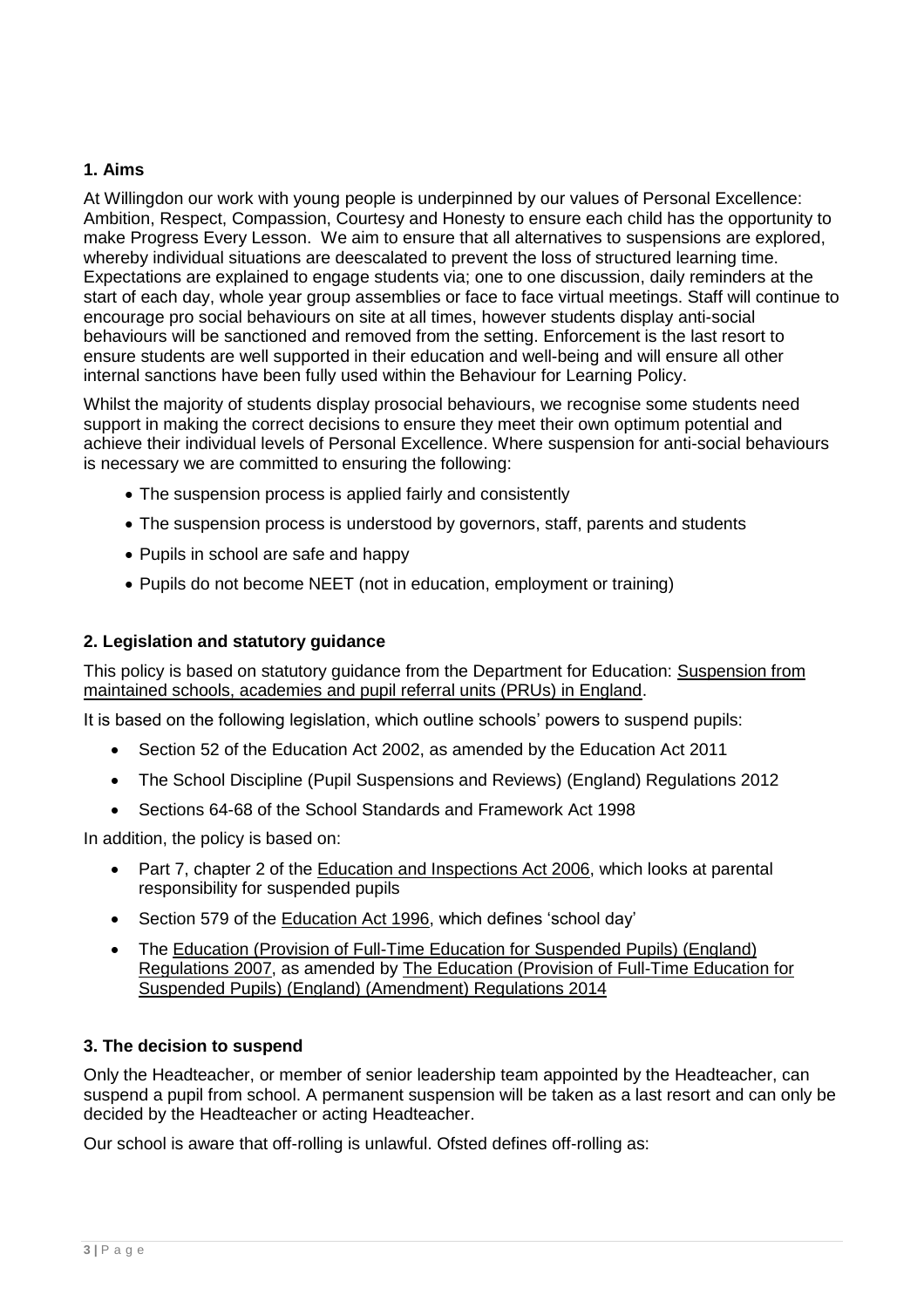"…the practice of removing a pupil from the school roll without a formal, permanent suspension or by encouraging a parent to remove their child from the school roll, when the removal is primarily in the interests of the school rather than in the best interests of the pupil."

We are committed to following all statutory suspensions procedures to ensure that every child receives an education in a safe and caring environment.

A decision to suspend a pupil will be taken only:

- In response to serious or persistent breaches of the school's policies (For example; Behaviour for learning, Drugs, Alcohol and Tobacco and Anti-bullying)
- If allowing the pupil to remain in school would seriously harm the education or welfare of others

Before deciding whether to suspend a pupil, either permanently or for a fixed period, the Headteacher will:

- Consider all the relevant facts and evidence, including whether the incident(s) leading to the suspension was provoked
- Allow the pupil to give their version of events
- Consider if the pupil has special educational needs (SEN)

## **4. Definition**

For the purposes of suspensions, school day is defined as any day on which there is a school session. Therefore, INSET or staff training days do not count as a school day.

# **5. Roles and Responsibilities**

#### **5.1 The Headteacher**

#### **Informing parents**

The Headteacher will immediately provide the following information, in writing, to the parents of a suspended pupil:

- The reason(s) for the suspension
- The length of a fixed-term suspension or, for a permanent suspension, the fact that it is permanent
- Information about parents' right to make representations about the suspension to the governing board and how the pupil may be involved in this
- Where there is a legal requirement for the governing board to meet to consider the reinstatement of a pupil, and that parents have a right to attend a meeting, be represented at a meeting (at their own expense) and to bring a friend

The Headteacher will also notify parents by the end of the afternoon session on the day their child is suspended that for the first 5 school days of an suspension, or until the start date of any alternative provision where this is earlier, parents are legally required to ensure that their child is not present in a public place during school hours without a good reason. Parents may be given a fixed penalty notice or prosecuted if they fail to do this.

If alternative provision is being arranged, the following information will be included when notifying parents of an suspension: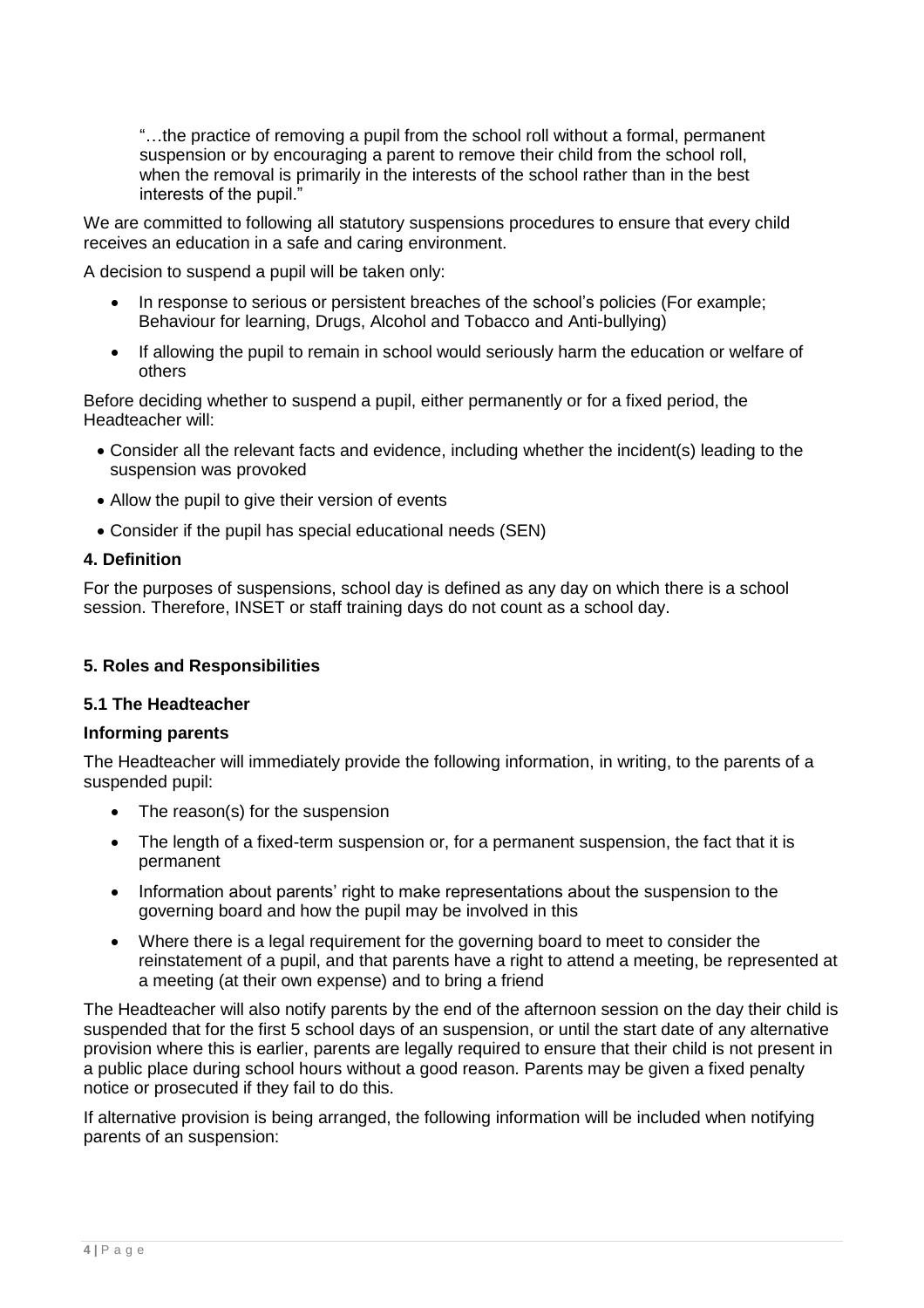- The start date for any provision of full-time education that has been arranged
- The start and finish times of any such provision, including the times for morning and afternoon sessions, where relevant
- The address at which the provision will take place
- Any information required by the pupil to identify the person they should report to on the first day

Where this information on alternative provision is not reasonably ascertainable by the end of the afternoon session, it may be provided in a subsequent notice, but it will be provided no later than 48 hours before the provision is due to start. The only exception to this is where alternative provision is to be provided before the sixth day of an suspension, in which case the information can be provided with less than 48 hours' notice with parents' consent.

# **Informing the governing board and local authority**

The Headteacher will immediately notify the governing board and the local authority (LA) of:

- A permanent suspension, including when a fixed-period suspension is made permanent
- Suspensions which would result in the pupil being suspended for more than 5 school days (or more than 10 lunchtimes) in a term
- Suspensions which would result in the pupil missing a public examination

For a permanent suspension, if the pupil lives outside the LA in which the school is located, the Headteacher will also immediately inform the pupil's 'home authority' of the suspension and the reason(s) for it without delay.

For all other suspensions, the Headteacher will notify the governing board and LA once a term.

# **5.2 The Governing Board**

Responsibilities regarding suspensions is delegated to the governing board consisting of at least 3 governors.

The governing board has a duty to consider the reinstatement of a suspended pupil (see section 6).

Within 14 days of receipt of a request, the governing board will provide the secretary of state and the Local Authority with information about any suspensions in the last 12 months.

For a fixed-period suspension of more than 5 school days, the governing board will ensure the school arrange suitable full-time education for the pupil. This provision will begin no later than the sixth day of the suspension.

Provision does not have to be arranged for pupils in the final year of compulsory education who do not have any further public examinations to sit.

# **5.3 The LA**

For permanent suspensions, the LA is responsible for arranging suitable full-time education to begin no later than the sixth day of the suspension.

#### **6. Considering the reinstatement of a pupil**

The governing board will consider the reinstatement of a suspended pupil within 15 school days of receiving the notice of the suspension if:

• The suspension is permanent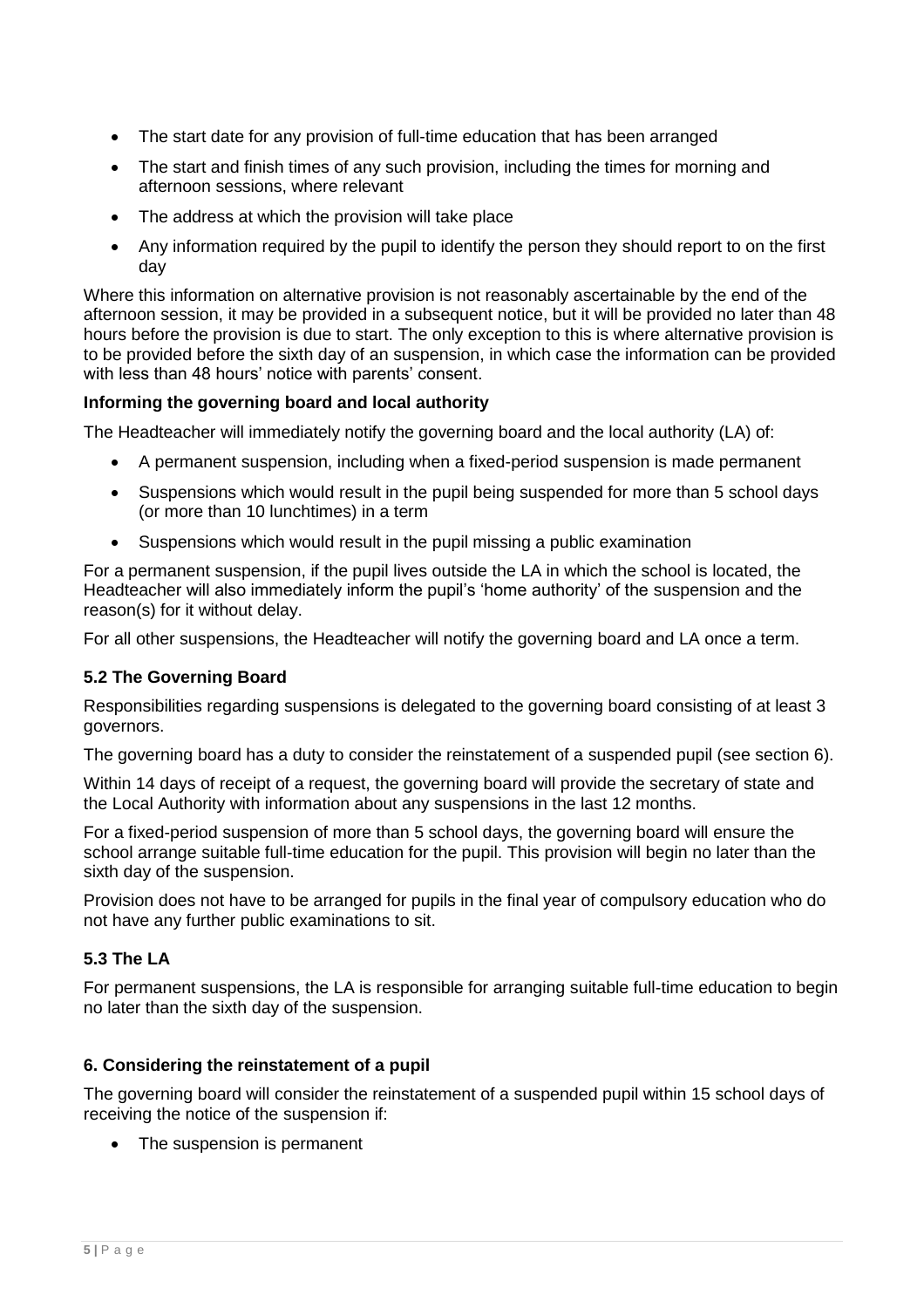- It is a fixed-term suspension which would bring the pupil's total number of school days of suspension to more than 15 in a term
- It would result in a pupil missing a public examination

If requested to do so by parents, the governing board will consider the reinstatement of a suspended pupil within 50 school days of receiving notice of the suspension if the pupil would be suspended from school for more than 5 school days, but less than 15, in a single term.

Where an suspension would result in a pupil missing a public examination, the governing board will consider the reinstatement of the pupil before the date of the examination. If this is not practical, the chair of the governing board (or the vice-chair where the chair is unable to make this consideration) will consider the suspension independently and decide whether or not to reinstate the pupil.

The governing board can either:

- Decline to reinstate the pupil, or
- Direct the reinstatement of the pupil immediately, or on a particular date

In reaching a decision, the governing board will consider whether the suspension was lawful, reasonable and procedurally fair and whether the Headteacher followed their legal duties. They will decide whether or not a fact is true 'on the balance of probabilities', which differs from the criminal standard of 'beyond reasonable doubt', as well as any evidence that was presented in relation to the decision to suspend.

Minutes will be taken of the meeting and a record of evidence considered kept. The outcome will also be recorded on the pupil's educational record.

The governing board will notify, in writing, the Headteacher, parents and the LA of its decision, along with reasons for its decision, without delay.

Where an suspension is permanent, the governing board's decision will also include the following:

- The fact that it is permanent
- Notice of parents' right to ask for the decision to be reviewed by an independent review panel, and:
	- The date by which an application for an independent review must be made
	- The name and address to whom an application for a review should be submitted
	- That any application should set out the grounds on which it is being made and that, where appropriate, reference to how the pupil's SEN are considered to be relevant to the suspension
	- That, regardless of whether the suspended pupil has recognised SEN, parents have a right to require the LA to appoint a SEN expert to attend the review
	- Details of the role of the SEN expert and that there would be no cost to parents for this appointment
	- That parents must make clear if they wish for an SEN expert to be appointed in any application for a review
	- That parents may, at their own expense, appoint someone to make written and/or oral representations to the panel, and parents may also bring a friend to the review.
- That if parents believe that the suspension has occurred as a result of discrimination, they may make a claim under the Equality Act 2010 to the first-tier tribunal (special educational needs and disability), in the case of disability discrimination, or the county court, in the case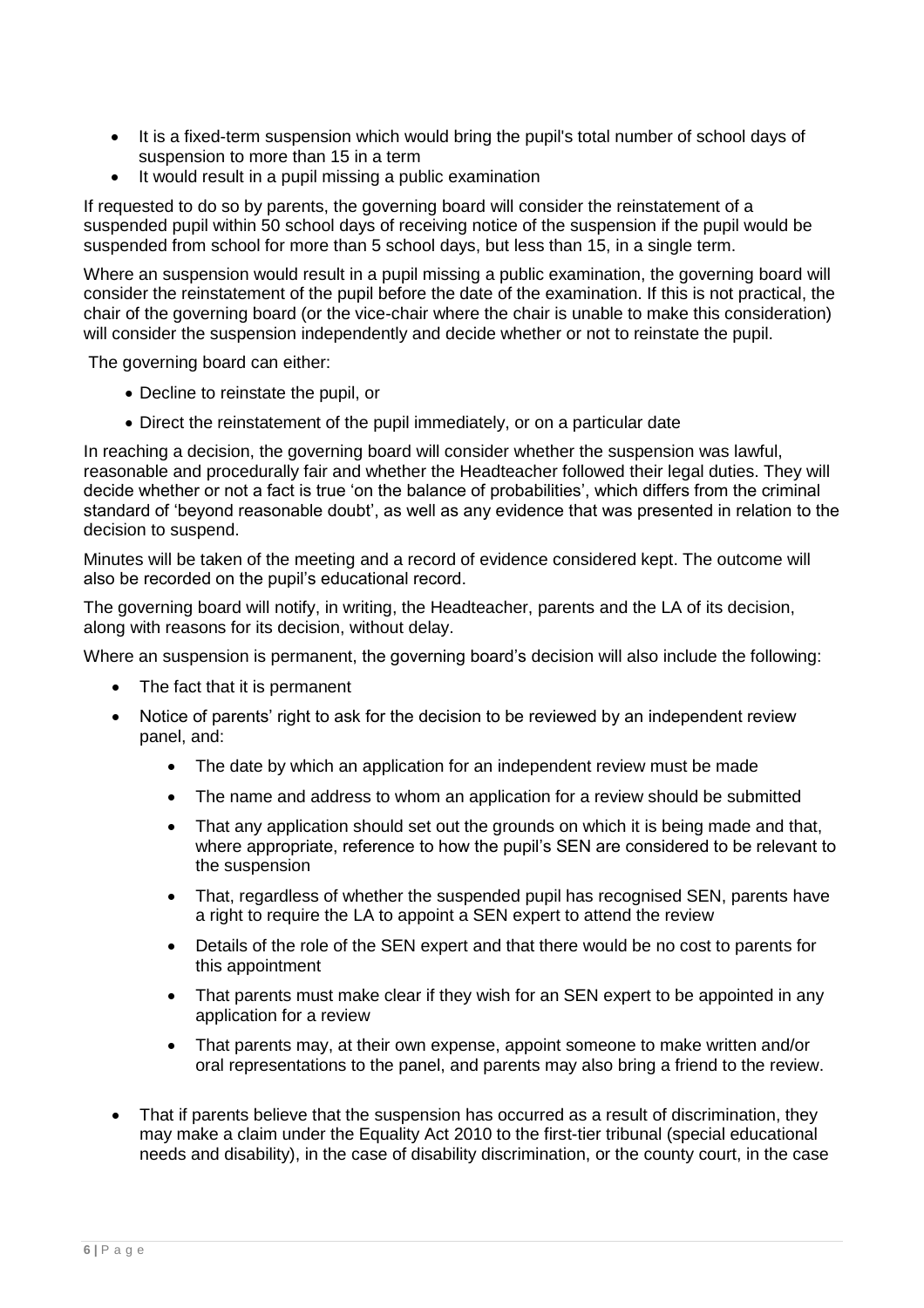of other forms of discrimination. A claim of discrimination made under these routes should be lodged within 6 months of the date on which the discrimination is alleged to have taken place.

# **7. An Independent Review**

If parents apply for an independent review, the LA will arrange for an independent panel to review the decision of the governing board not to reinstate a permanently suspended pupil.

Applications for an independent review must be made within 15 school days of notice being given to the parents by the governing board of its decision to not reinstate a pupil.

A panel of 3 or 5 members will be constituted with representatives from each of the categories below. Where a 5-member panel is constituted, 2 members will come from the school governors category and 2 members will come from the Headteacher category.

- A lay member to chair the panel who has not worked in any school in a paid capacity, disregarding any experience as a school governor or volunteer
- School governors who have served as a governor for at least 12 consecutive months in the last 5 years, provided they have not been teachers or Headteachers during this time
- Headteachers or individuals who have been a Headteacher within the last 5 years

A person may not serve as a member of a review panel if they:

- Are a member of the LA or governing board of the excluding school
- Are the Headteacher of the excluding school, or have held this position in the last 5 years
- Are an employee of the LA, or the governing board, of the excluding school (unless they are employed as a Headteacher at another school)
- Have, or at any time have had, any connection with the LA, school, governing board, parents or pupil, or the incident leading to the suspension, which might reasonably be taken to raise doubts about their impartially
- Have not had the required training within the last 2 years (see appendix 1 for what training must cover)

A clerk will be appointed to the panel.

The independent panel will decide one of the following:

- Uphold the governing board's decision
- Recommend that the governing board reconsiders reinstatement
- Quash the governing board's decision and direct that they reconsider reinstatement (only when the decision is judged to be flawed)

The panel's decision can be decided by a majority vote. In the case of a tied decision, the chair has the casting vote.

#### **SEN Expert**

Parents have a right to request the attendance of an SEN expert at a review, regardless of whether the school recognises that their child has SEN. The SEN expert must be someone who has expertise and experience of special educational needs considered by the academy trust as appropriate to perform the functions specified in the legislation.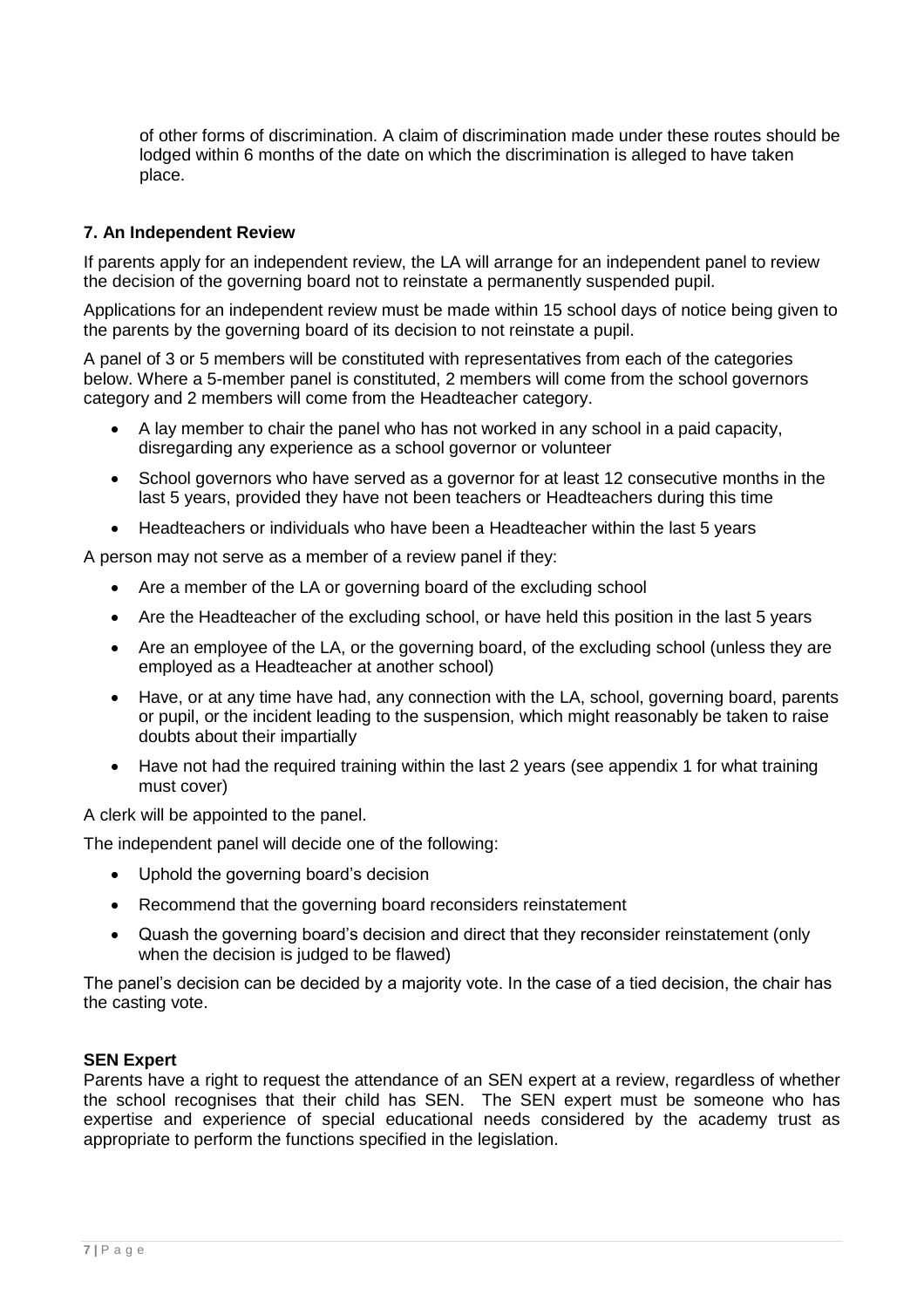A person may not serve as an SEN expert if they have, or at any time have had, any connection with the school, parents or pupil, or the incident leading to the suspension, which might reasonably be taken to raise doubts about their ability to act impartially. However, an individual should not be assumed to have such a connection simply by virtue of the fact that they are an employee of the school.

Where present, the panel must seek and have regard to the SEN expert's view of how SEN might be relevant to the pupil's suspension, for example, whether the school acted reasonably in relation to its legal duties when excluding the pupil. The focus of the SEN expert's advice should be on whether the school's policies which relate to SEN, or the application of these policies, were reasonable and procedurally fair (in line with the principles of legality, rationality and procedural propriety). If the SEN expert believes that this was not the case he/she should, where possible, advise the panel on the possible contribution which could have been made to the pupil's suspension.

Where a SEN expert has been requested but is not present, the panel should make parents aware of their right to request that the review is adjourned until such time as an SEN expert can attend

# **8. School registers**

A pupil's name will be removed from the school admissions register if:

- 15 school days have passed since the parents were notified of the suspension panel's decision to not reinstate the pupil and no application has been made for an independent review panel, or
- The parents have stated in writing that they will not be applying for an independent review panel

Where an application for an independent review has been made, the governing board will wait until that review has concluded before removing a pupil's name from the register.

Where alternative provision has been made for a suspended pupil and they attend it, code B (education off-site) or code D (dual registration) will be used on the attendance register.

Where suspended pupils are not attending alternative provision, code E (absent) will be used.

# **9. Returning from a fixed-term suspension**

Following a fixed-term suspension, a re-integration meeting will be held involving the pupil, parents, a member of senior staff and other staff, where appropriate.

The following measures may be implemented when a pupil returns from a fixed-term suspension:

- Putting a pupil 'on report'
- Internal isolation
- Agreeing a behaviour contract
- Agreeing to support, intervention or counselling
- A School to School placement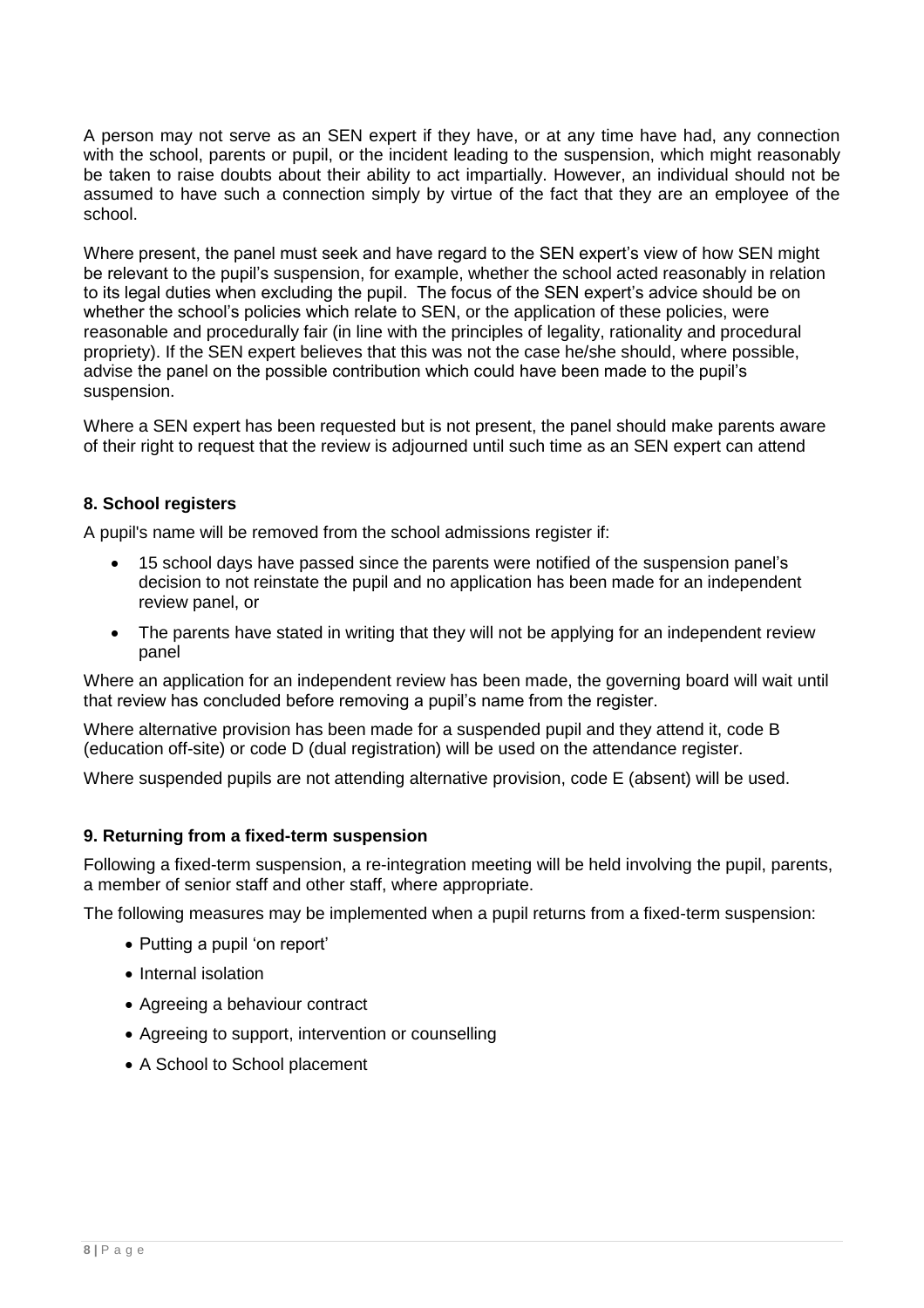# **10. Monitoring arrangements**

The Assistant Headteacher responsible for behaviour monitors the number of suspensions every term and reports back to the Headteacher and governors. They also liaise with the local authority to ensure suitable full-time education for suspended pupils.

This policy will be reviewed by the Assistant Headteacher every year. At every review, the policy will be shared with the governing board.

# **11. Links with other policies**

This suspension policy is linked to our:

- Behaviour policy
- Attendance policy
- Drugs, Alcohol and Tobacco policy
- Inclusion and SEND Policy
- Anti-Bullying policy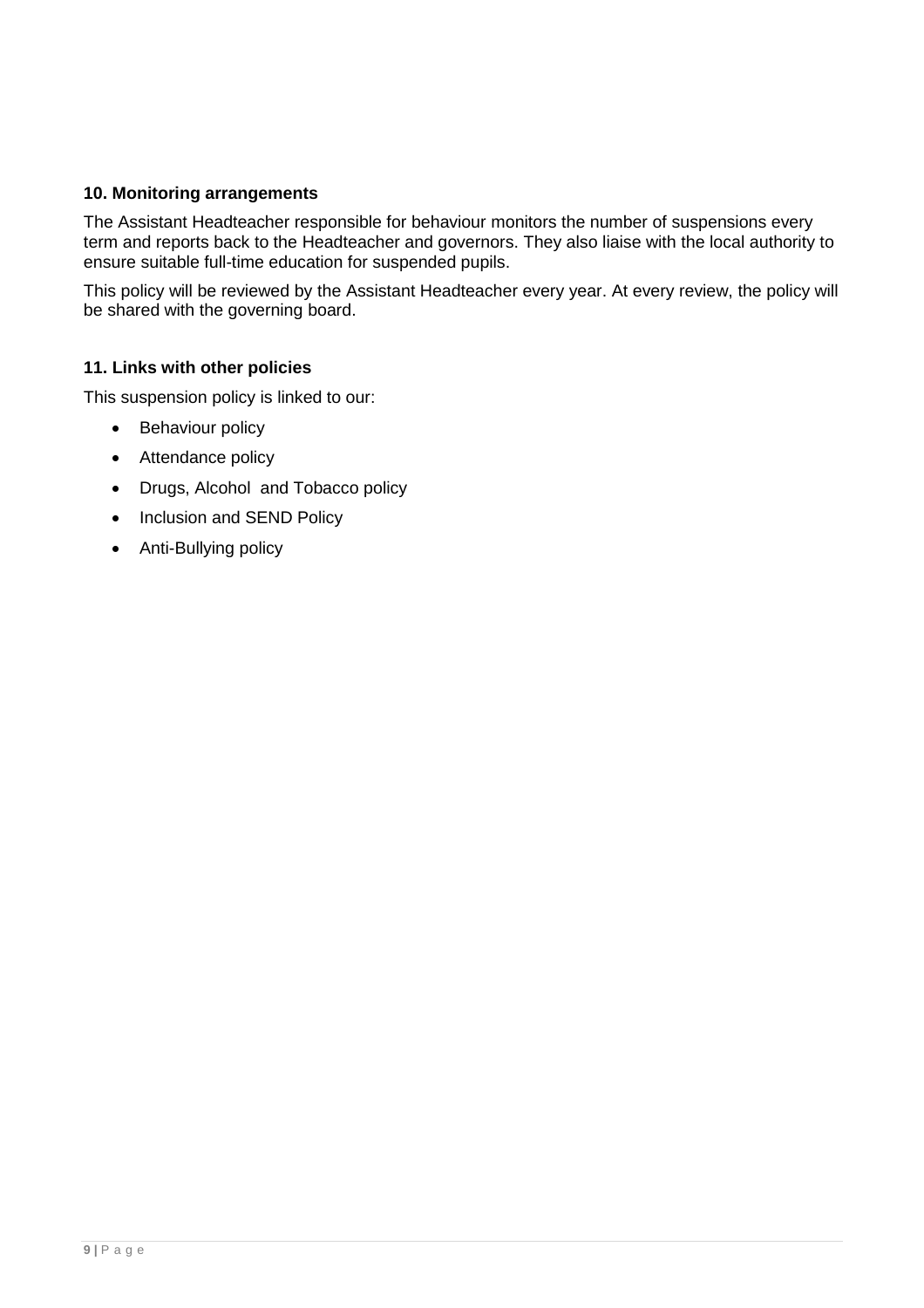# **Appendix 1 – Flow Chart**

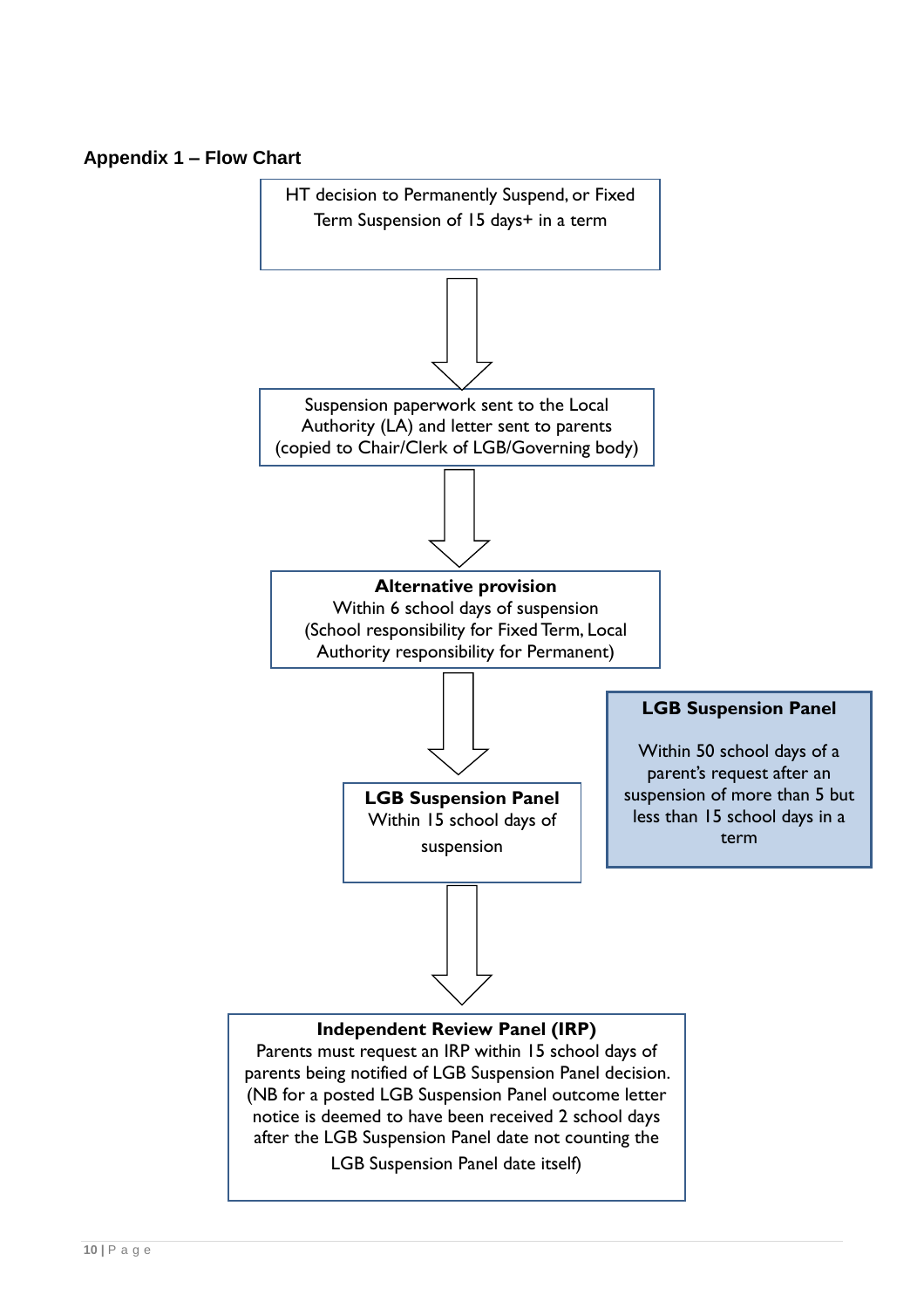# **Appendix 2**

Suspension information to be sent to Headteacher's PA on the day of suspension:

| Name of Student                         |                             |
|-----------------------------------------|-----------------------------|
| Tutor                                   |                             |
| <b>PP</b>                               | Yes/No                      |
| <b>SEND</b>                             | Yes/No                      |
| Member of staff dealing with            |                             |
| suspension (must have a conversation    |                             |
| with parent/carer before a student is   |                             |
| suspended to gain permission for        |                             |
| them to leave site).                    |                             |
| Please give a summary of the events     |                             |
| leading to this suspension              |                             |
| If applicable - have witness            |                             |
| statements been collected?              |                             |
| Confirmed reason for                    |                             |
| suspension/information to go in the     |                             |
| letter to read as:                      |                             |
| <b>DOSP</b> informed                    | Yes/No                      |
| Work arranged by DOSP                   | Yes/No                      |
| Period and date of suspension           |                             |
| Date of reintegration meeting           |                             |
| Staff attending re-integration meeting. |                             |
| Suspension authorisation                | EBE/FRO/NTO (please circle) |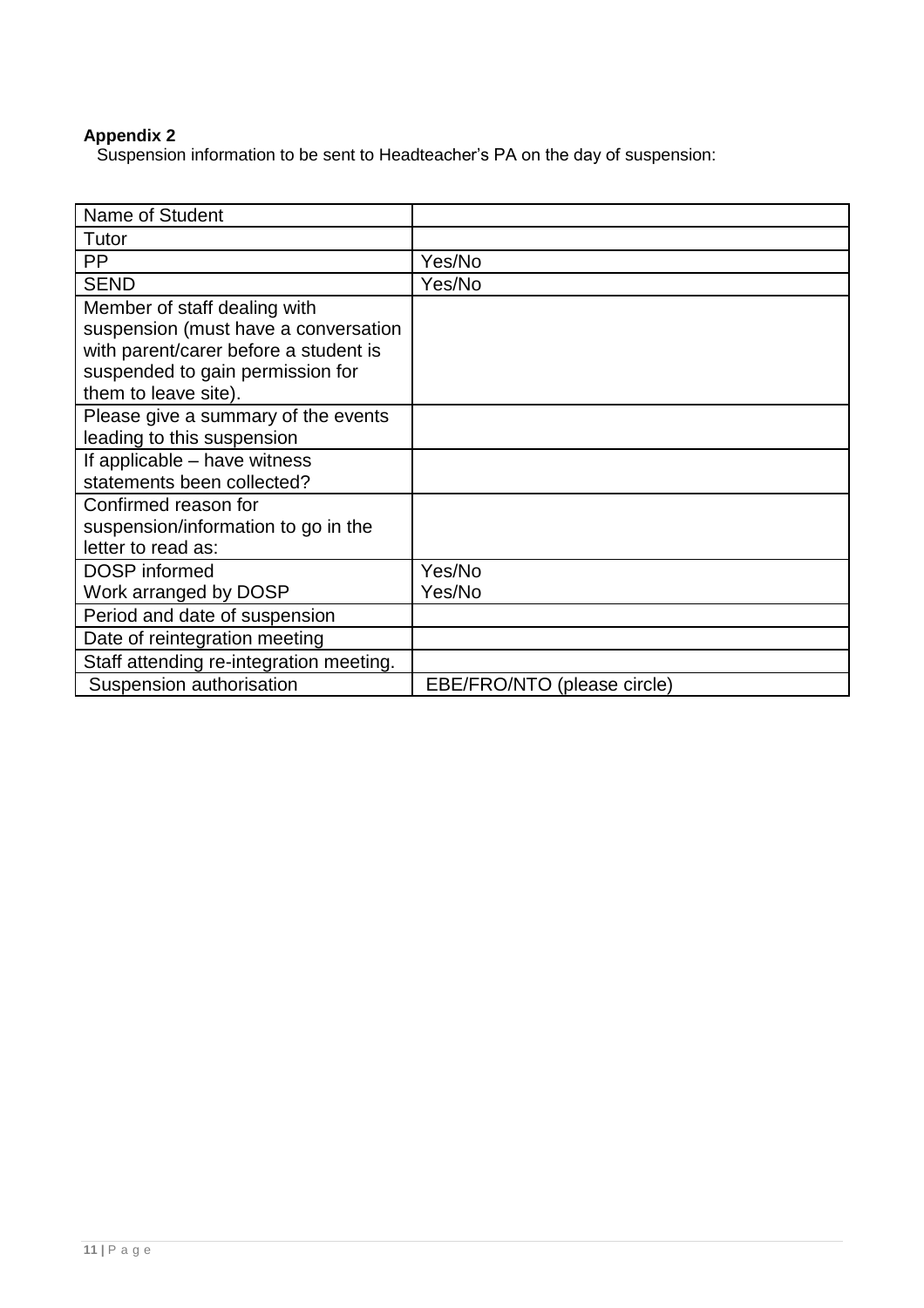# **Appendix 3**

Suspension protocols shared with senior leadership and consistent reason for suspension as guide.

# **Fixed Term Suspension snapshot**

- Please note it is unlawful to suggest a parent takes a student home to cool off or send a student home for behaviour without issuing a fixed term suspension.
- Every effort must be taken and the needs of LAC/SEN (EHCP)/PP/GRT students must be careful considered to ensure that the suspension is the correct consequence. Furthermore, careful consideration given to any safeguarding issues associated with the student.
- Any students at risk of FIXED TERM SUSPENSIONs should have a detailed APDR or an ANP/Pastoral needs plan and you must evaluate the support strategies to ensure the needs are being met. Check regularly if the approaches are successful/unsuccessful and is this what is leading to the potential suspension.
- Every effort must be made to consider the graduation to an ANP if not already in place and involve tier 3 intervention from ESBAS. All strategies from ESBAS reports should be written into the ANP and reviewed every term.
- A student voice and where appropriate, parent voice should be undertaken. Comments or emails recorded.
- Examples of one-off incidents are: Violence/Threats, sexual abuse or assault, weapons, illegal drugs and these can lead to PEX.
- You must assess the balance of probability that the student has done what they have alleged to do and witness statements are recorded and assessed.
- If a fixed term suspension is decided then parents must be informed immediately and discussion had regarding collecting/permission to go home. You cannot send a student on a fixed term suspension without parent consultation.
- Refer to the suggested suspension times for behaviours. See table below. We should always avoid lengthy suspensions as to not disadvantage learners but equally assess their suspension records on Sims for repeated behaviours.
- Complete the suspension template and email to the suspensions email. The parent documentation should be sent 1<sup>st</sup> class.
- DOSPs and DOLs ensure work is provided, collected back in and assessed when a student is on a fixed term suspension.
- If appropriate, update APDR/ANP following the reintegration meeting. If the re-integration is unsuccessful and extension to the original suspension should be administered and the paperwork completed.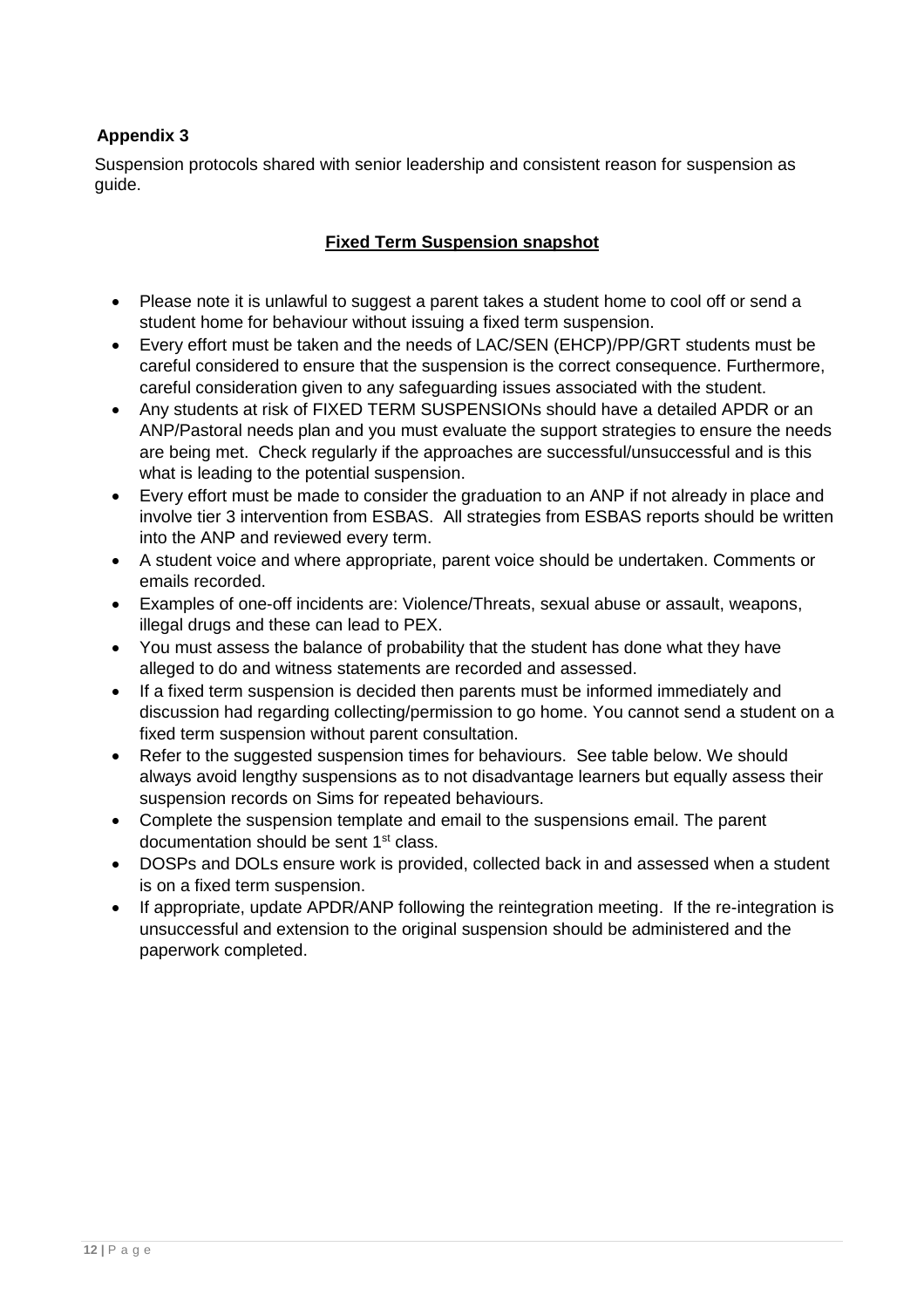# **Generic reasons for suspension**

|                                                                                                    |                                                                         | <b>Suspension period</b>                                           |
|----------------------------------------------------------------------------------------------------|-------------------------------------------------------------------------|--------------------------------------------------------------------|
| Gross defiance:                                                                                    | Refusal to follow instructions.                                         | $0.5/1$ day                                                        |
|                                                                                                    | Refusal to carry out Internal suspension.                               | $0.5/1$ day                                                        |
|                                                                                                    | Failure to follow expectation in Internal<br>suspension.                | $0.5/1$ day                                                        |
|                                                                                                    | Absconding from school site                                             | $0.5/1$ day                                                        |
| Threatening and aggressive<br>behaviour:                                                           | Directed at another student                                             | $1-3$ days                                                         |
|                                                                                                    | Directed at staff                                                       | 1-3 days                                                           |
|                                                                                                    | Violent outburst                                                        | 1-3 days                                                           |
|                                                                                                    | Physical attack/assault                                                 | 1-3 days                                                           |
| Verbal abuse:                                                                                      | Peer on peer abuse                                                      | 1-3 days                                                           |
|                                                                                                    | Towards a member of staff                                               | 1-3 days                                                           |
|                                                                                                    | Homophobic/racial or other comments of<br>hatred                        | $1-3$ days                                                         |
| Damage to school property                                                                          |                                                                         | 1-3 days                                                           |
| Intimidating behaviour:                                                                            | <b>Towards staff</b>                                                    | 1-3 days                                                           |
|                                                                                                    | Towards other students                                                  | 1-3 days                                                           |
| <b>Bullying</b>                                                                                    |                                                                         | $1-3$ days                                                         |
| Sexual assault                                                                                     |                                                                         | 5 days/PEX                                                         |
| Possession of a knife or sharp<br>object                                                           |                                                                         | 5 days/PEX                                                         |
| Possession of an illegal<br>substance or paraphernalia<br>associated with an illegal<br>substance: | Alcohol                                                                 | 5 Days/PEX                                                         |
|                                                                                                    | Cigarettes (Confiscation only and breaks)                               | Depends on the context<br>and escalation of incident<br>$1-5$ days |
|                                                                                                    | Illegal drug (please state)                                             | 5 Days/PEX                                                         |
| Under the influence of                                                                             | Illegal drugs (state)                                                   |                                                                    |
|                                                                                                    | Alcohol                                                                 |                                                                    |
| Smoking on school site                                                                             |                                                                         | SLT detention/1 Day                                                |
| Bringing the school into<br>disrepute                                                              | (Add details)                                                           | 1-3 Days                                                           |
| An extension of suspension                                                                         | Following failed re-integration meeting                                 | 1 Day                                                              |
|                                                                                                    | Breeching reintegration expectations<br>following a previous suspension | 1 Day                                                              |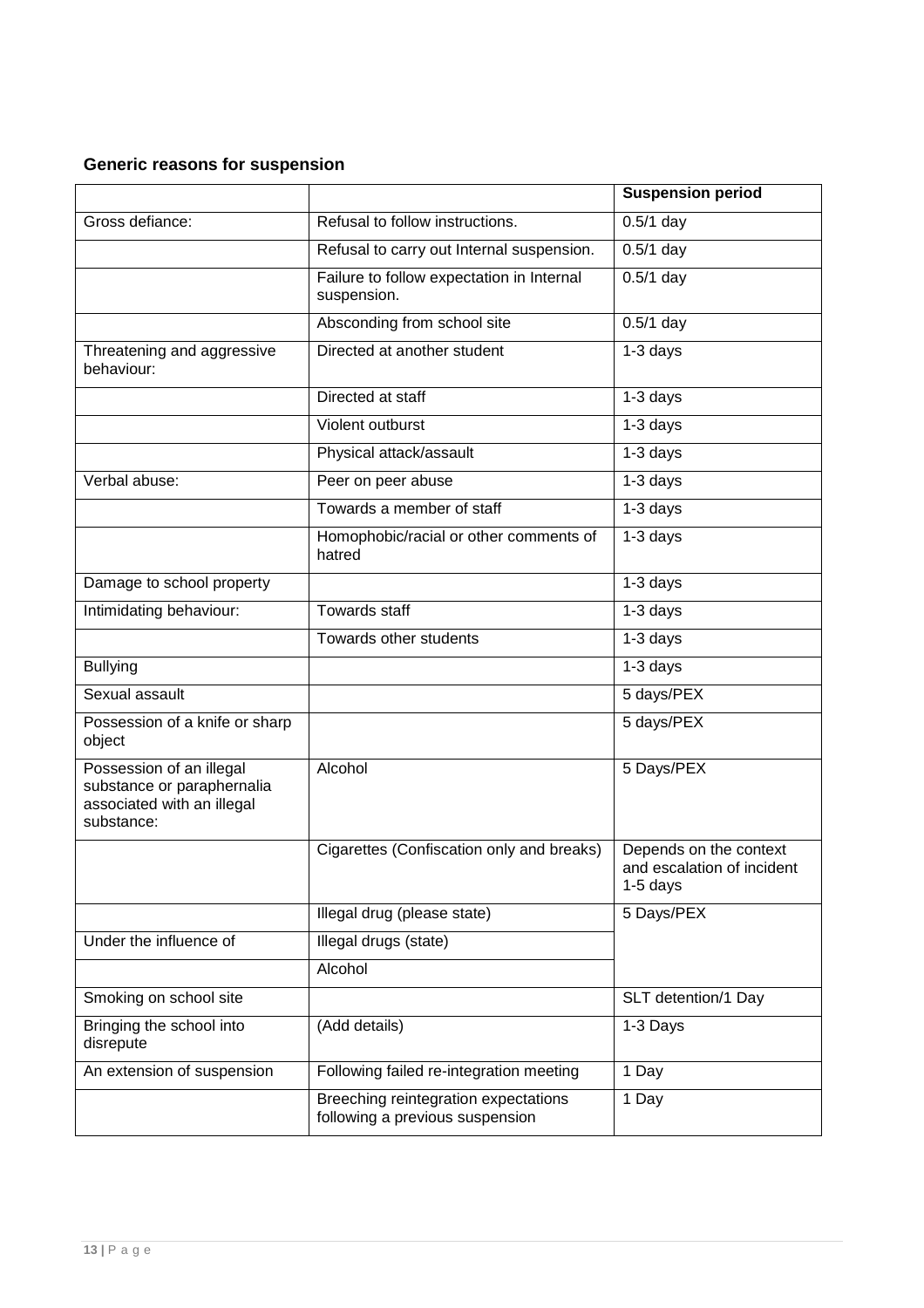# **Appendix 4**

# **Addendum to Suspension Policy in relation to COVID (19).**

The statutory guidance on suspensions remain unchanged from the perspective of the school issuing the suspension. Suspensions are featured as a last resort in the school's Behaviour for Learning Addendum for Covid 19 January 2021, where the students are unable to follow expectations in relation to conduct and health and safety. The suspension will always be the last resort.

The details below are included as time extensions relating to the expected response time from the governing body and Independent Review Panels. Meetings are encouraged to be conducted remotely during the timescales detailed.

### **Source: Statutory guidance - Changes to the school suspension and expulsion process during the coronavirus (COVID-19) outbreak - Updated 4 March 2021**

#### Important dates

All suspensions occurring between 25 September 2020 and 24 September 2021 (inclusive of those dates) are subject to amended arrangements with regards to:

- the use of remote access technology (for example, videoconferencing or telephone conferencing software) for meetings of governing boards or independent review panels
- the deadline for applications for an independent review

Governing boards and independent review panels (IRPs) who have a duty to meet to discuss an expulsion that occurred between 25 September 2020 and 24 September 2021 may be eligible for time extensions in some circumstances.

Meetings relating to suspensions occurring between 25 September 2020 and 24 September 2021 must take place within the normal timescales described in the [suspensions and suspensions](https://www.gov.uk/government/publications/school-exclusion) from [maintained schools, academies and pupil referral units in England statutory guidance.](https://www.gov.uk/government/publications/school-exclusion)

Governing boards and arranging authorities for IRPs should take all reasonable steps to meet the normal deadlines for suspensions and suspensions occurring after 24 September 2020.

#### They should:

- consider the [actions for schools during the coronavirus \(COVID-19\) outbreak](https://www.gov.uk/government/publications/actions-for-schools-during-the-coronavirus-outbreak)
- facilitate remote access meetings where it is not reasonably practicable to meet in person

If the deadlines are missed because of coronavirus (COVID-19), the meeting must be held as soon as it becomes reasonably practicable to meet either in person or via remote access (respecting the conditions for such a meeting).

An expulsion should be taken as having 'occurred' on the first day of the expulsion.

Any suspensions covered by these arrangements will continue to be subject to them until the procedures for scrutiny of the expulsion have been exhausted.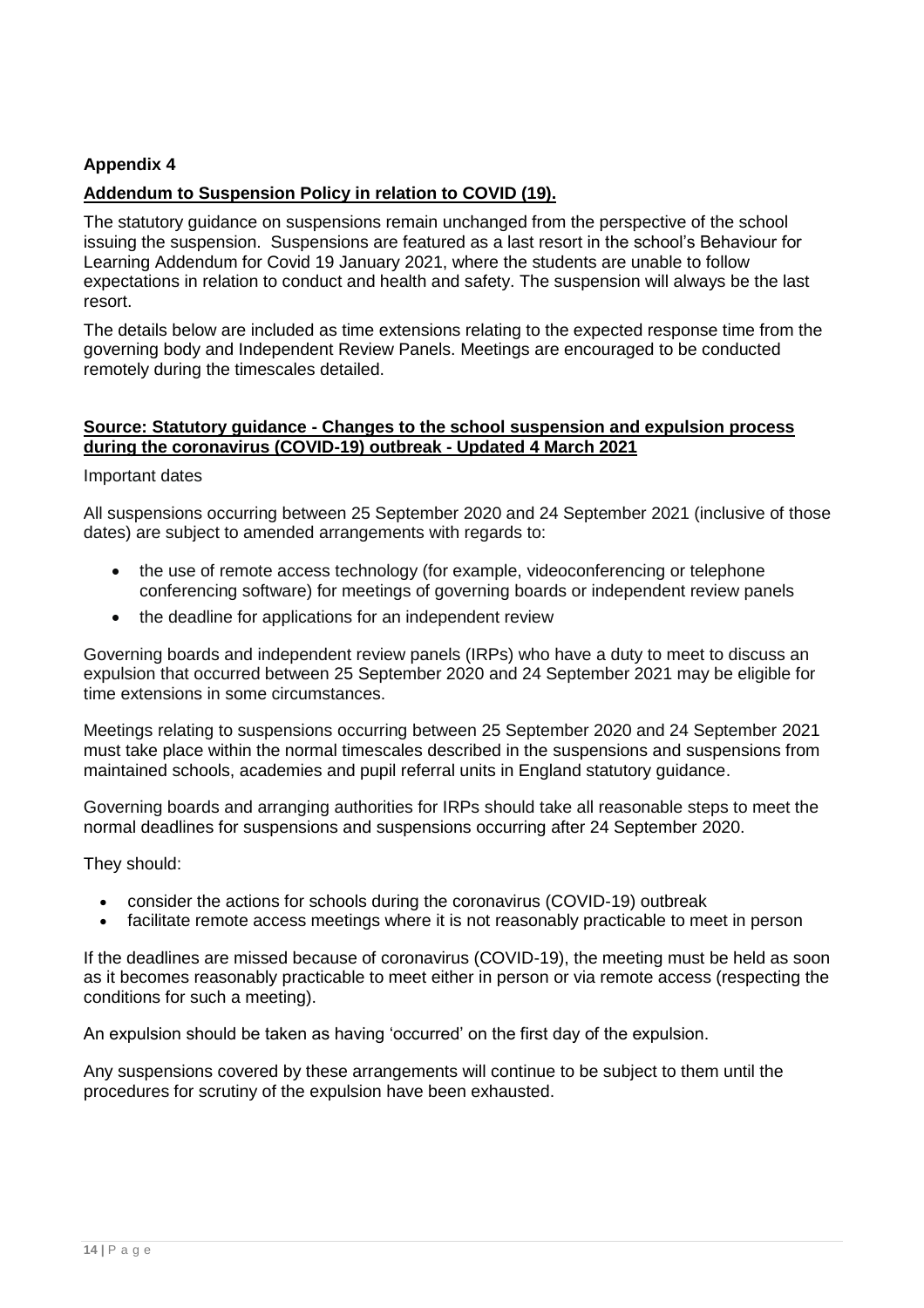# **Timescales for suspensions between 25 September 2020 and 24 September 2021**

Suspensions between 25 September 2020 and 24 September 2021 (inclusive) should follow the deadlines in the suspensions and suspensions [from maintained schools, academies and pupil](https://www.gov.uk/government/publications/school-exclusion)  [referral units in England statutory guidance,](https://www.gov.uk/government/publications/school-exclusion) other than the deadline for the application of an independent review.

If it is not reasonably practicable to meet by the usual deadline either in person because of coronavirus (COVID-19), or by remote access because of the conditions for a remote access meeting, the meeting must not be delayed any longer than is reasonably necessary because of coronavirus (COVID-19).

# **Timescales for suspensions between 1 June 2020 and 24 September 2020**

Governing boards and IRPs who have a duty to meet to discuss an expulsion that occurred between 1 June 2020 and 24 September 2020 may be eligible for time extensions.

Meetings relating to suspensions occurring between 25 September 2020 and 24 September 2021 must take place within the normal timescales described in [suspensions and suspensions](https://www.gov.uk/government/publications/school-exclusion) from [maintained schools, academies and pupil referral units in England.](https://www.gov.uk/government/publications/school-exclusion) If the deadlines are missed because of coronavirus (COVID-19), the meeting must be held as soon as it is reasonably practicable to meet in person or via remote access (respecting the conditions for such a meeting).

# **Timescales for meetings of independent review panels to consider suspensions**

The timescale for the meeting will be extended to 25 school days, or as long as reasonably necessary for a reason related to coronavirus (COVID-19) if:

- the suspensions occurred between 1 June 2020 and 24 September 2020
- it has not been reasonably practicable for a review panel to meet in person within the original time limit of 15 school days for reasons related to coronavirus (COVID-19)
- it has not been reasonably practicable to meet via remote access for a reason relating to the conditions for a remote access meeting

To minimise uncertainty for pupils and their families, the arranging authority should reassess at regular intervals whether it is reasonably practicable to meet. If it is, they should arrange this without delay.

# **Remote meetings**

For suspensions occurring between 25 September 2020 and 24 September 2021 (inclusive of those dates), meetings of governing boards or IRPs should be held via remote access if:

- it is not reasonably practicable for the meeting to take place in person, within the usual timescales, due to coronavirus (COVID-19)
- the governing board, or arranging authority for IRPs, is satisfied that:
- all the participants agree to the use of remote access
- all the participants have access to the technology which will allow them to hear and speak throughout the meeting, and to see and be seen, if a live video link is used
- all the participants will be able to put across their point of view or fulfil their function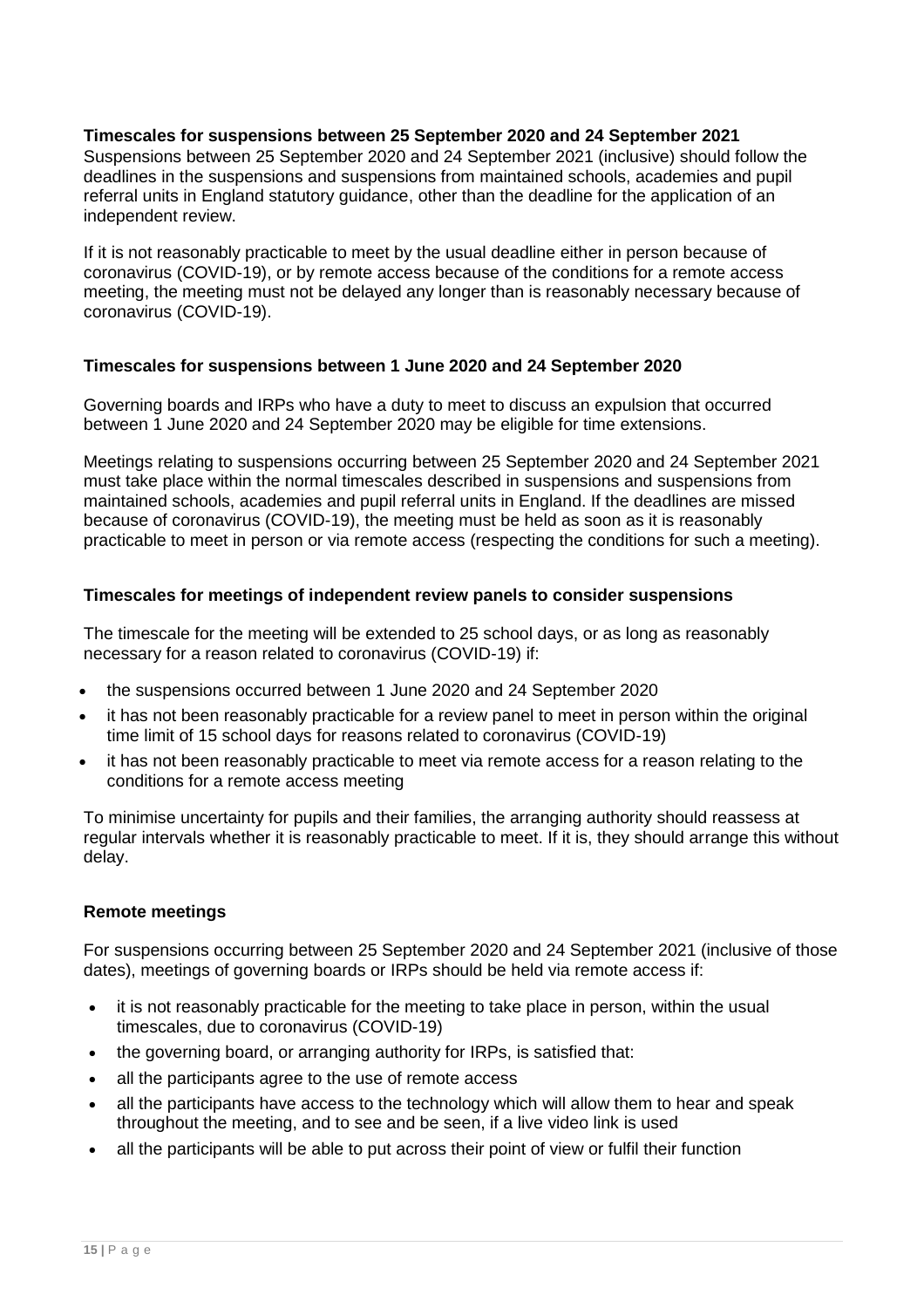the meeting can be held fairly and transparently via remote access

The governing board, or arranging authority for IRPs, is responsible for ensuring that these conditions are met before a meeting takes place. Those who have no intention of taking part in the meeting should not be treated as 'participants' for the purposes of the conditions.

When determining if it's practicable to meet in person, the governing board or arranging authority should assess:

- the facts of the case
- the circumstances in which a meeting in person could be expected to take place
- the needs of the intended participants, as far as this is possible
- the latest public health guidance, including the actions for schools during the coronavirus [\(COVID-19\) outbreak](https://www.gov.uk/government/publications/actions-for-schools-during-the-coronavirus-outbreak)

# **Arranging a remote access meeting**

The governing board or arranging authority should explain the technology they propose to use to make sure that the participants, particularly pupils and their families, know that they do not have to agree to a meeting to be held via remote access.

They should make families aware that if they do not consent to a remote access meeting then the meeting is likely to be delayed.

Where a parent or pupil has given their agreement for a meeting to be held via remote access, the other participants should accommodate that preference except in exceptional circumstances.

Governing boards, arranging authorities and panel members must:

- comply with relevant equalities legislation
- recognise that some participants may find it difficult to participate in a remote access meeting, for example if they have a disability or if English is not their first language

The governing board or arranging authority should take reasonable steps to facilitate a parent, child or young person's access to the technology required.

If a governor, trustee, panel member or other participant requires support to access or use remote access technology, the governing board or arranging authority should facilitate this to ensure the meeting can be held promptly.

#### **Fairness and transparency**

The governing board or arranging authority must assess whether a meeting can be held fairly and transparently via remote access with reference to the facts of each case. It cannot be decided by following a general policy.

If a governing board or arranging authority is not satisfied that a meeting can be held fairly and transparently via remote access, they should consider using reasonable adjustments to overcome this. They should consult with parents and pupils to take account of their wishes.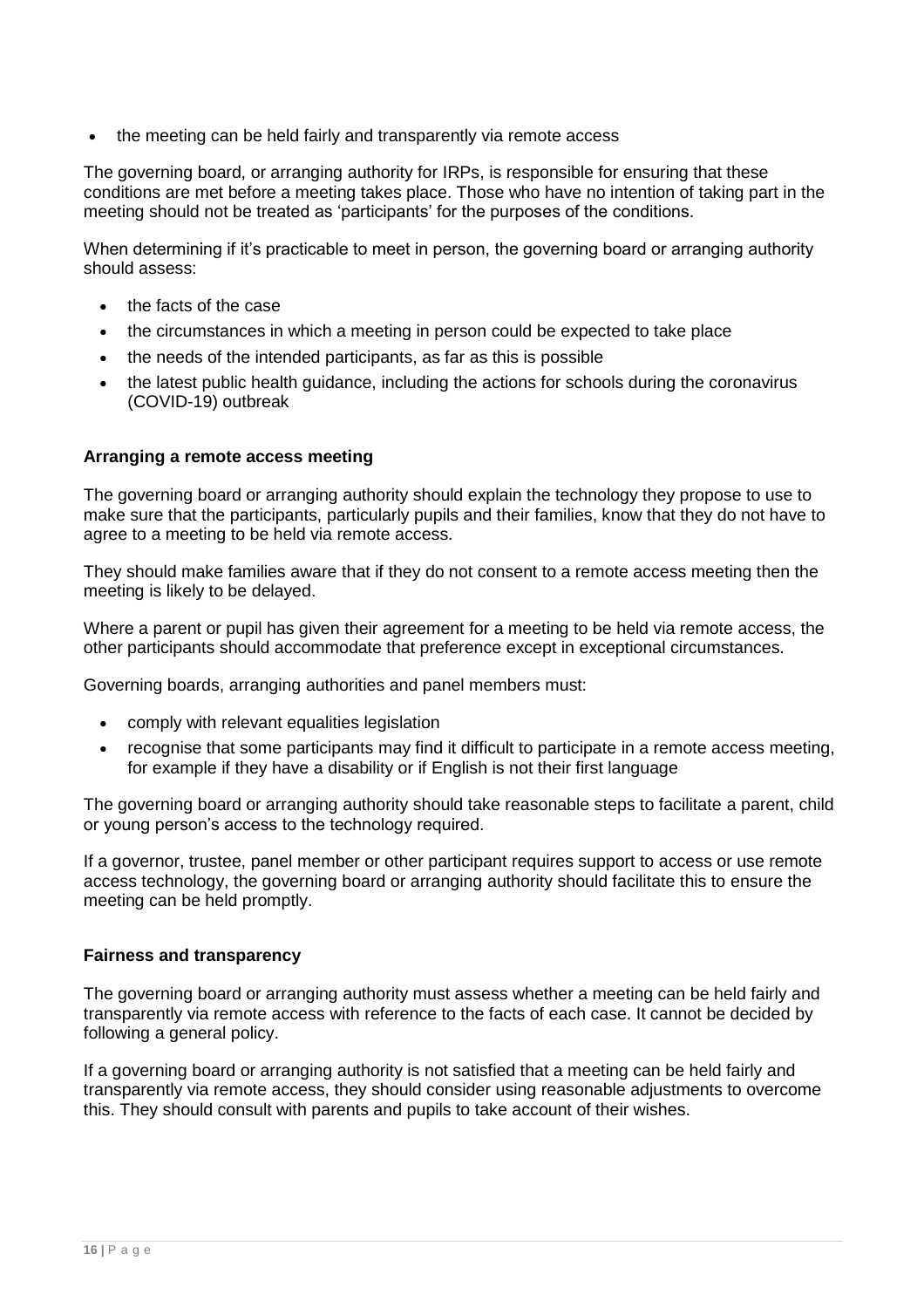In rare cases, a governing board or arranging authority may conclude that a remote meeting would not be fair and transparent, even if the participants have given their consent for a remote access meeting. In such cases, the governing board or arranging authority should explain to the parent and the pupil why they have taken this decision.

# **Running the meeting**

If a meeting is held via remote access, the chair must make every effort to check the participants understand the proceedings and can engage with them. This is to ensure the meeting is conducted fairly.

If, once the meeting starts, the meeting cannot proceed fairly, for example because a participant cannot access the meeting, the governing board or IRP should adjourn the meeting.

The use of remote access does not alter other procedural requirements that may apply to governing boards, arranging authorities or IRPs. For example:

- if a parent requests the appointment of a special educational needs (SEN) expert to advise a review panel, the arranging authority must appoint one and cover the cost as normal
- parents may be joined by a friend or representative, as normal

Though governing boards and IRPs must consider written representations if they are made, the law does not allow for solely paper-based 'meetings', conducted in writing.

As long as the conditions for a remote access meeting are met, it is possible for some participants to be present in person and for others to join the meeting via remote access. All the participants must have access to technology which will allow them to hear and be heard by others throughout (and to see and be seen throughout, if a live video link is used).

To help meetings run smoothly and ensure they are accessible for participants:

- provide clear instructions about how to join the meeting virtually, and distribute the relevant papers in a timely manner ahead of the meeting
- indicate a named person who participants can contact with any questions they may have beforehand
- ensure the chair is prepared to explain the agenda at the start and to provide clear guidance on how the meeting will be run, for example:
- how participants should indicate they wish to speak
- how any 'chat' functions should be used
- whether there will be any breaks in proceedings
- how participants can access advocacy services during the meeting
- consider holding a pre-meeting with attendees to check that the available technology is suitable, and all participants understand how to access the meeting

# **Applications for an independent review**

The deadline for applications for an independent review in relation to suspensions occurring between 25 September 2020 and 24 September 2021 will be 25 school days from the date on which notice of the governing board's decision is given in writing to parents, or directly to the pupil if they are 18 or above.